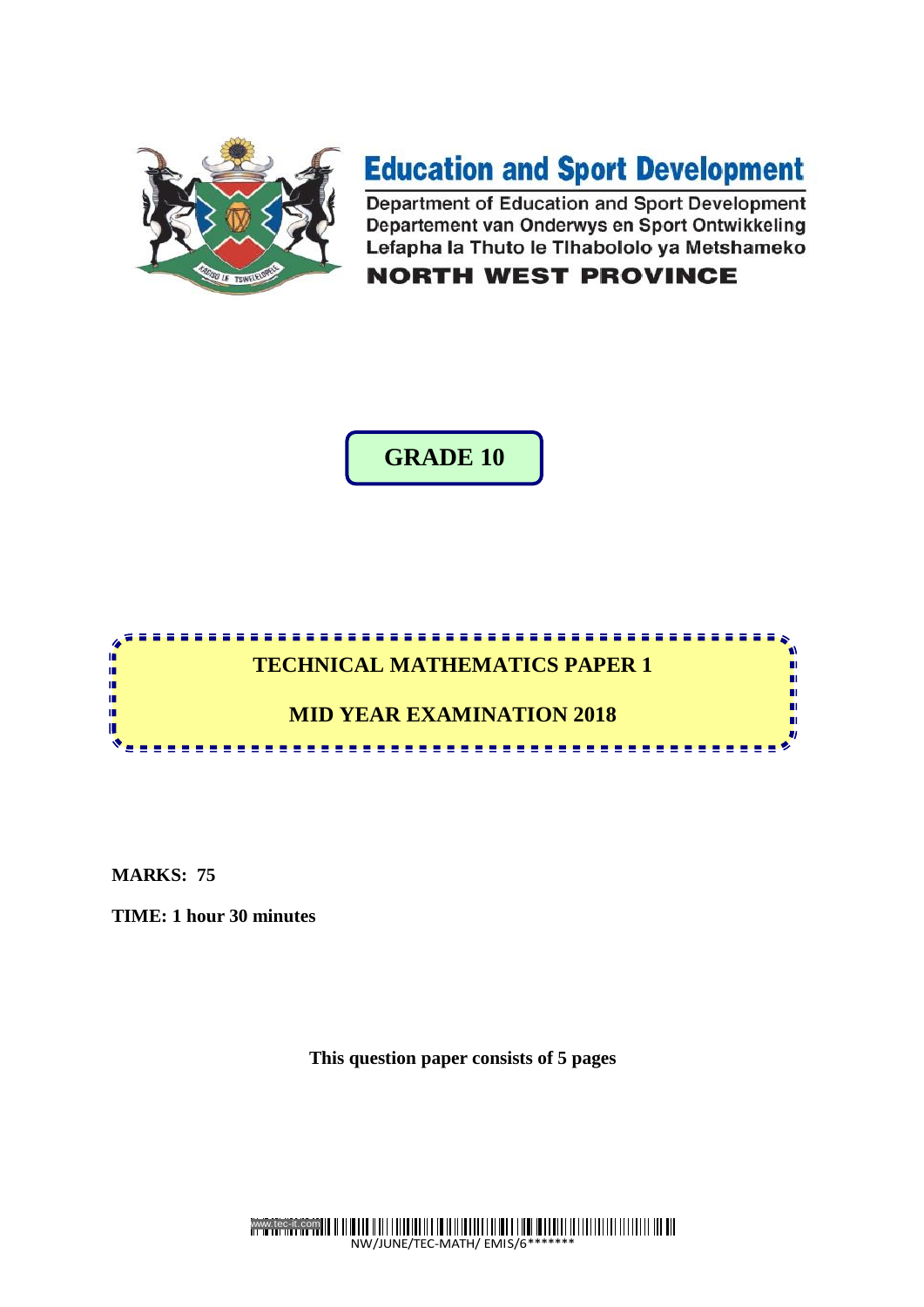- 1. This question paper consists of 5 questions, answer ALL the questions.
- 2. Clearly show ALL calculations

**INSTRUCTIONS AND INFORMATION**

- 3. An approved scientific calculator (non-programmable and non-graphical) may be used, unless stated otherwise.
- 4. If necessary, answers should be rounded off to TWO decimal places, unless stated otherwise.
- 5. Number the answers correctly according to the numbering system used in this question paper.
- 6. It is in your own interest to write legibly and to present the work neatly.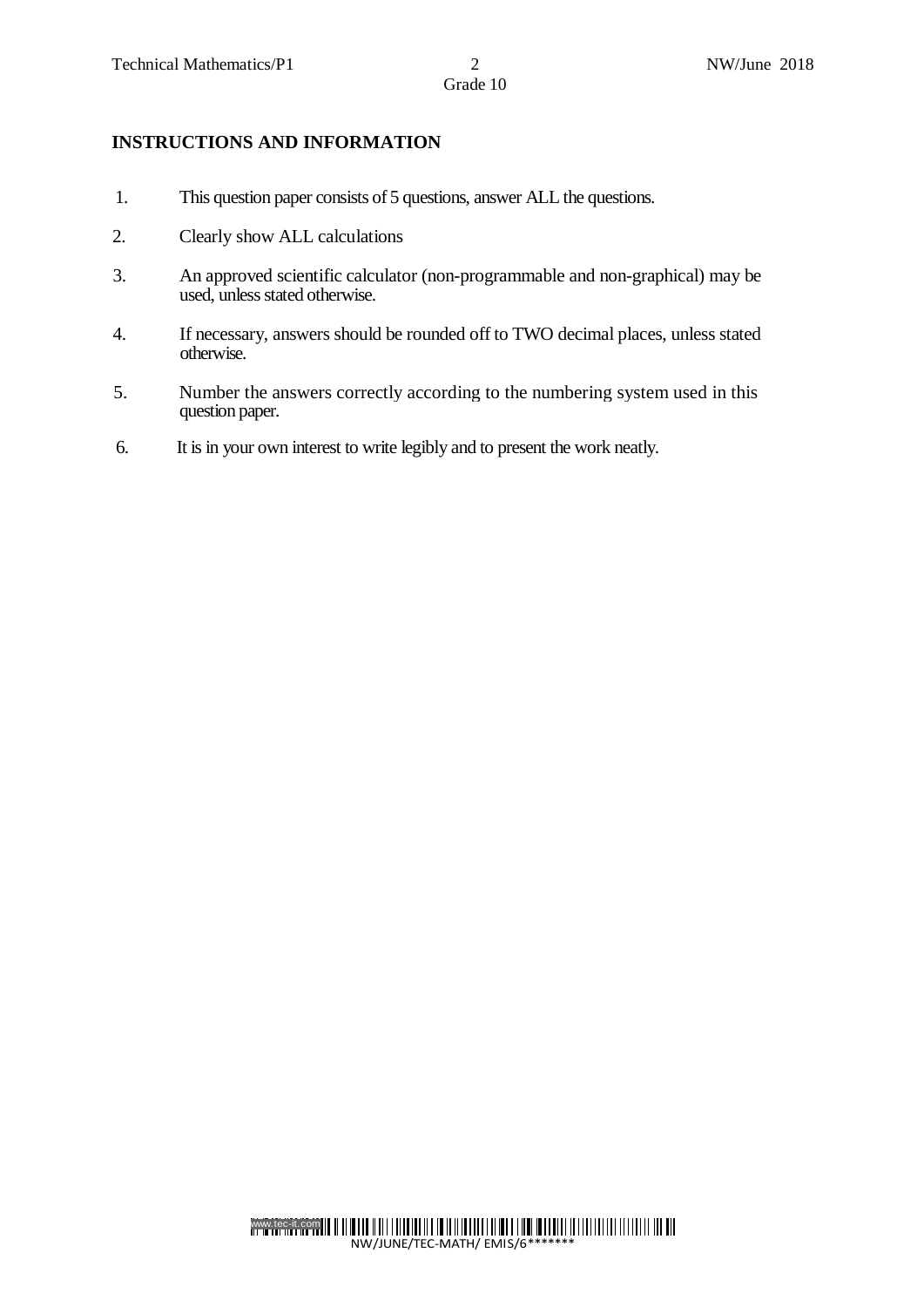# **QUESTION 1**

| Given the following numbers: $\frac{3}{7}$ ; $\sqrt{17}$ ; $\frac{0}{4}$ ; 0,2; $-\sqrt{16}$ ; 0,000584; $\sqrt{-16}$ |  |  |  |
|-----------------------------------------------------------------------------------------------------------------------|--|--|--|
|-----------------------------------------------------------------------------------------------------------------------|--|--|--|

| 1.1 | Write down from the list above:                                                        |             |  |  |
|-----|----------------------------------------------------------------------------------------|-------------|--|--|
|     | one irrational number<br>1.1.1                                                         | (1)         |  |  |
|     | two integers<br>1.1.2                                                                  | (2)         |  |  |
|     | one imaginary number<br>1.1.3                                                          | (1)         |  |  |
| 1.2 | Use a calculator to write down the value of $\frac{3}{7}$ rounded off to three decimal |             |  |  |
|     | places                                                                                 | (2)         |  |  |
| 1.3 | Write 0,000584 in scientific notation                                                  | (2)         |  |  |
| 1.4 | Determine between which two consecutive integers does $\sqrt{17}$ lie?                 | (2)<br>[10] |  |  |

# **QUESTION 2**

|     | $i^{39}$<br>2.4.2                          |     | (2)<br>$\lceil 10 \rceil$ |
|-----|--------------------------------------------|-----|---------------------------|
|     | 2.4.1<br>$\sqrt{-121}$                     | (2) |                           |
| 2.4 | Simplify:                                  |     |                           |
|     |                                            |     |                           |
|     | $\times$ 11                                |     | (2)                       |
|     | 1011                                       |     |                           |
| 2.3 | Perform the following operation:           |     |                           |
| 2.2 | Convert the binary number 10101 to decimal |     |                           |
| 2.1 | Convert the 58 from decimal to binary      |     | (2)                       |

# **QUESTION 3**

| 3.1<br>Simplify: |  |                          |     |
|------------------|--|--------------------------|-----|
|                  |  | 3.1.1 $2(2a-4b)-(3a-2b)$ | (3) |
|                  |  | 3.1.2 $(3x+2)(x-6)$      | (3) |
|                  |  | 3.1.3 $(x-5)(x^2+5x+25)$ |     |

### www.tec-it.com NW/JUNE/TEC-MATH/ EMIS/6\*\*\*\*\*\*\*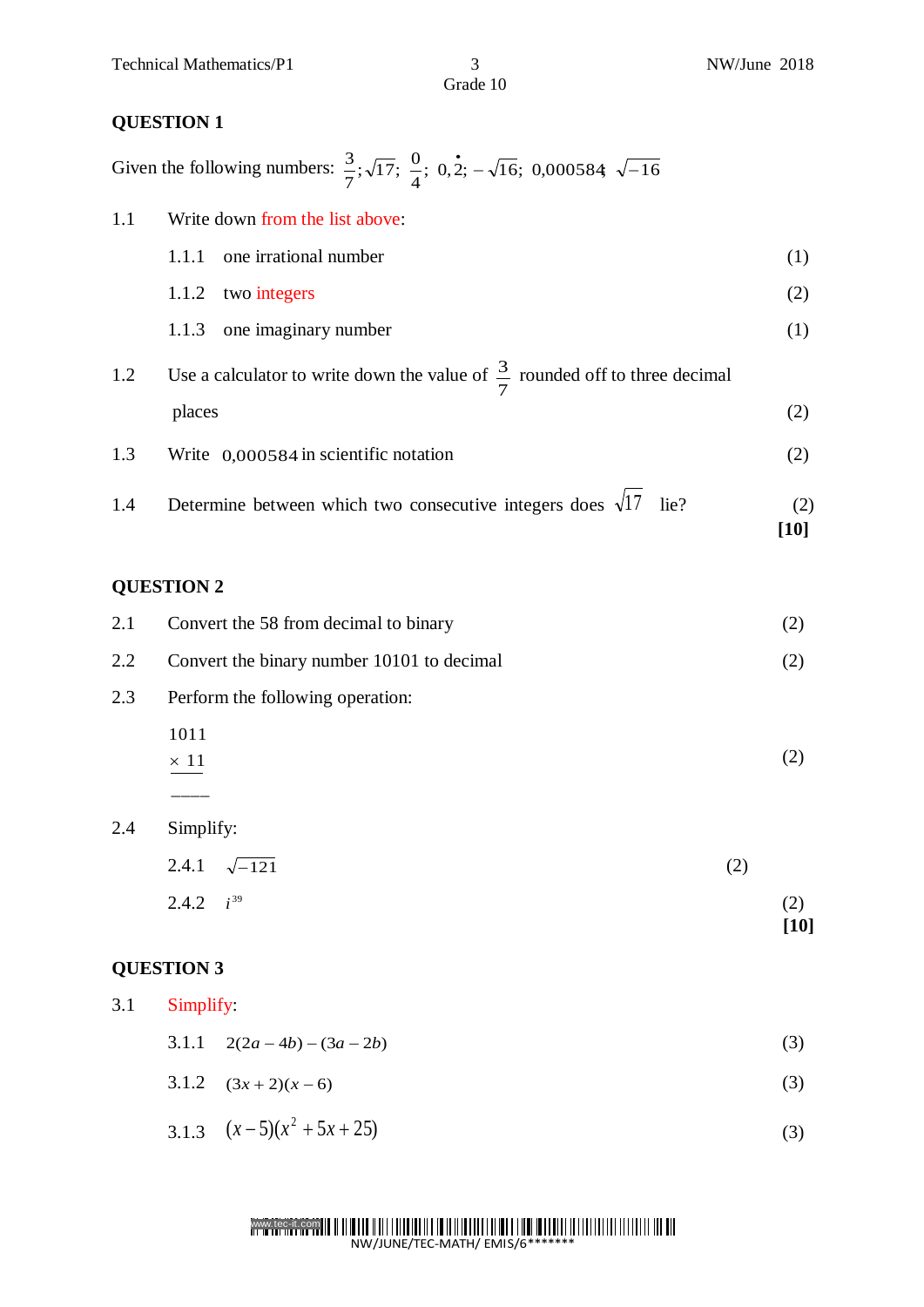**[18]**

Grade 10

- 3.2 Factorise fully:
	- $3.2.1 \quad 8x^2 6x$  $2^2 - 6x$  (2)
	- $3.2.2$   $3x 6xy 2y + 1$ (3)
	- 3.2.3  $x^2 9x + 20$ (2)
	- 3.2.4  $a^2 16b^2$ (2)

# **QUESTION 4**

4.1 Simplify:

4.1.1 
$$
12b^4c^2 \div 6b^3 - 5bc^2
$$
 (3)

4.1.2 
$$
\frac{25^{x+2}}{5^{2x-1}}
$$
 (4)

- 4.2 Determine the HCF of:  $9ab^2$  and  $12a^2b^3$ (2)
- 4.3 Simplify:

4.3.1 
$$
\frac{(x-3)}{3} - \frac{(x+2)}{4}
$$
 (5)

4.3.2 
$$
\frac{x^2 - 5x - 6}{x^2 - 1} \times \frac{2x - 2}{x^2 - 6x}
$$
 (5)

$$
[19]
$$

# **QUESTION 5**

5.1 Solve for *x*:

- 5.1.1  $2^{x} = 32$ (2)
- 5.1.2  $2(2x-1) = x+1$ (4)
- 5.1.3  $x^2 5x = 14$ (4)